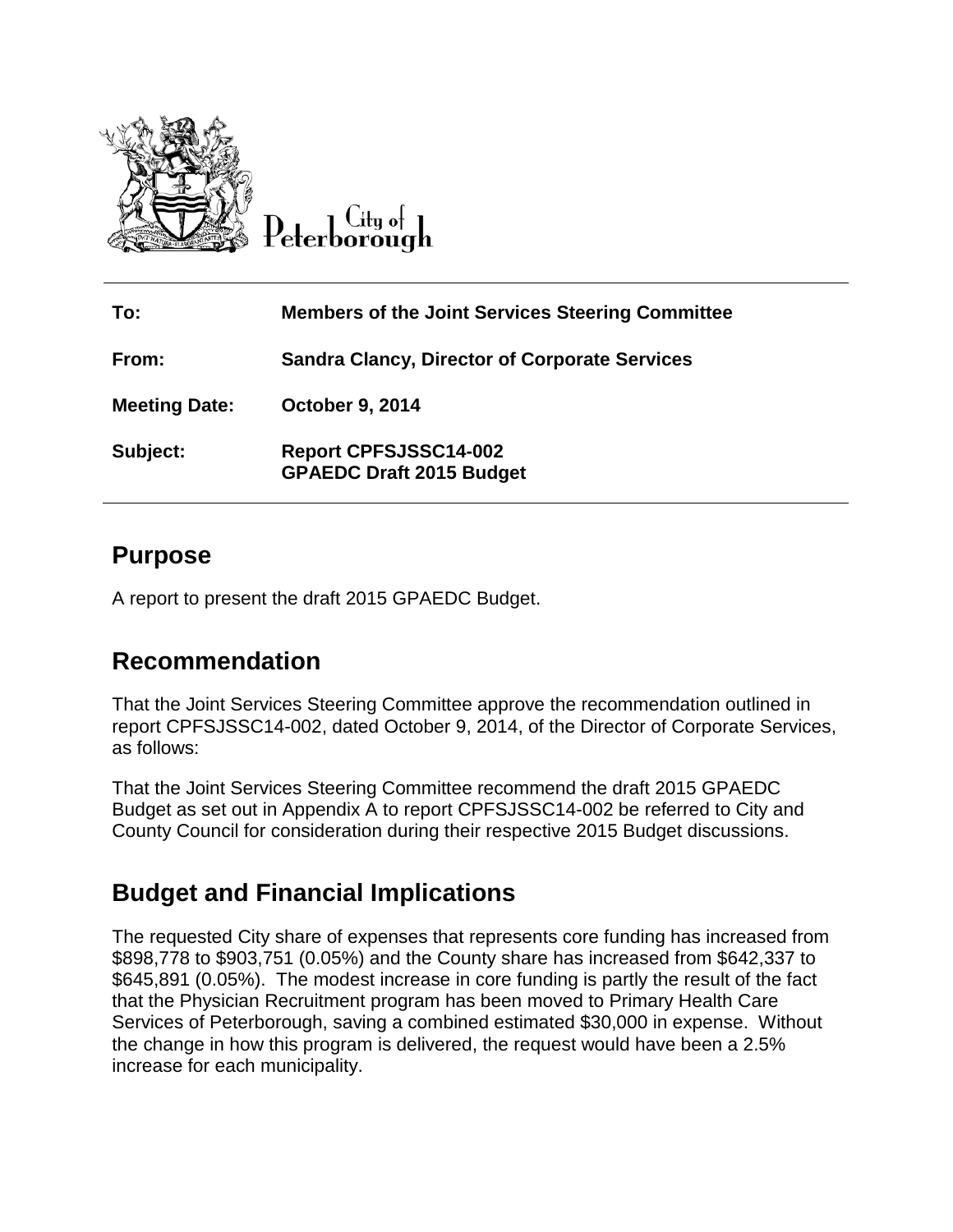The budget also includes an additional one-time request of \$50,000 from the City and \$25,000 from the County to bring the Travel Media Association of Canada (TMAC) Conference to Peterborough. Additional information is provided in Appendix B attached to this report. Altogether the request has increased 5.6% for the City and 3.9% for the County.

Funding requests for Sustainable Peterborough in the amount of \$35,000 for both City and County as well as \$100,000 for Airport Marketing on behalf of the City remain at 2014 levels.

Section 5.02a of the 2012 agreement between the City, County and GPAEDC stipulates that "For the term of this agreement, the City and the County agree to provide funding to GPAEDC to undertake Core Economic Development Activities as set out in Appendix A that is at least equal to the approved 2012 budget, increased by at least the increase in the National Consumer Price Index for the previous year."

# **Background**

GPAEDC staff will be available at the October 9, 2014 Joint Services Steering Committee to answer questions the Committee members may have.

Submitted by,

Sandra Clancy Director of Corporate Services

Contact Person

Sandra Clancy Director of Corporate Services Phone: 705-742-7777 Ext 1863 Toll Free: 1-855-738-3755 Fax: 705-748-8839 E-mail: [sclancy@peterborough.ca](mailto:sclancy@peterborough.ca)

Attachments: Appendix A - Draft 2015 Budget for the GPAEDC Appendix B - Travel Media Association of Canada Conference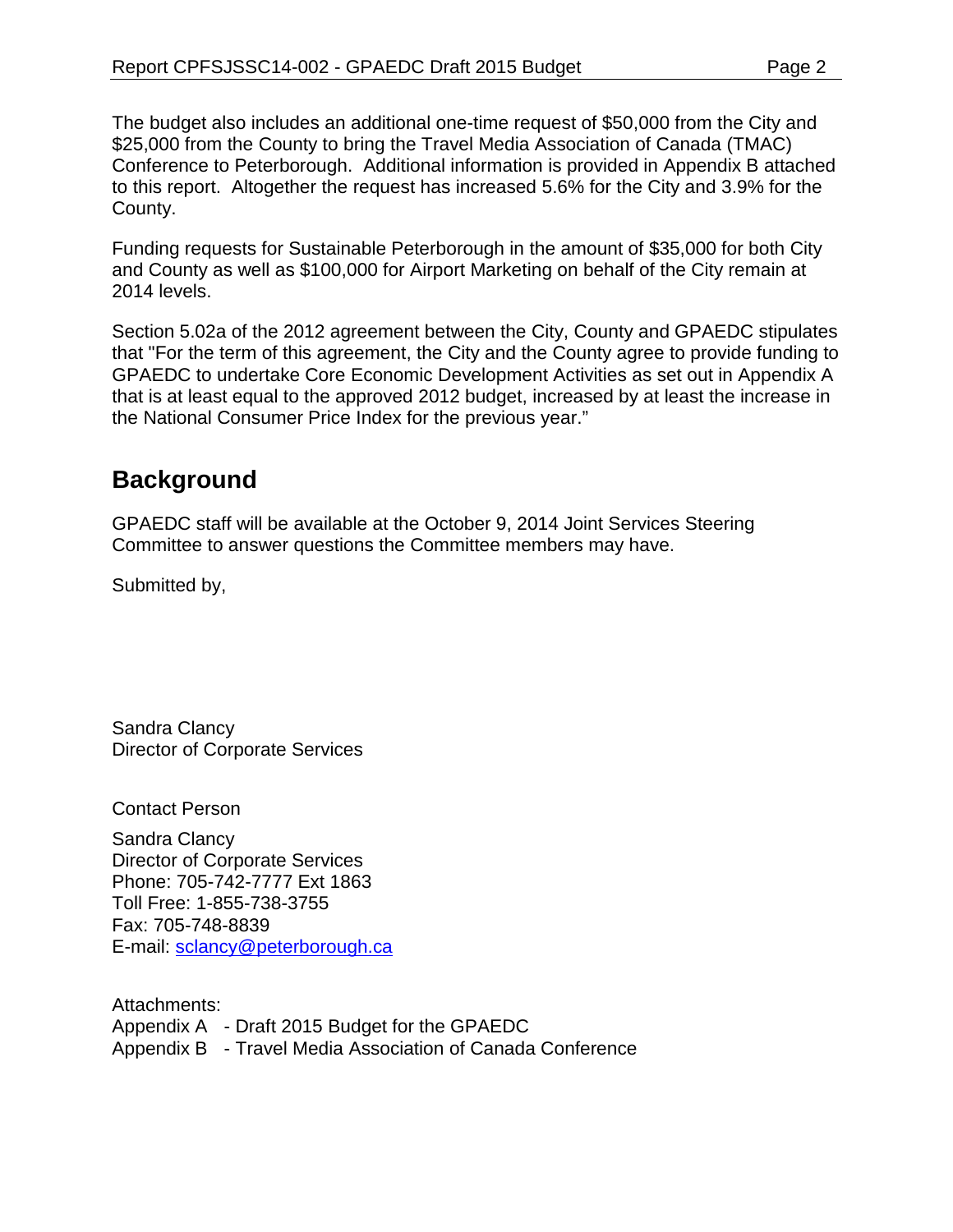## **Appendix A**

Draft 2015 Budget for the GPAEDC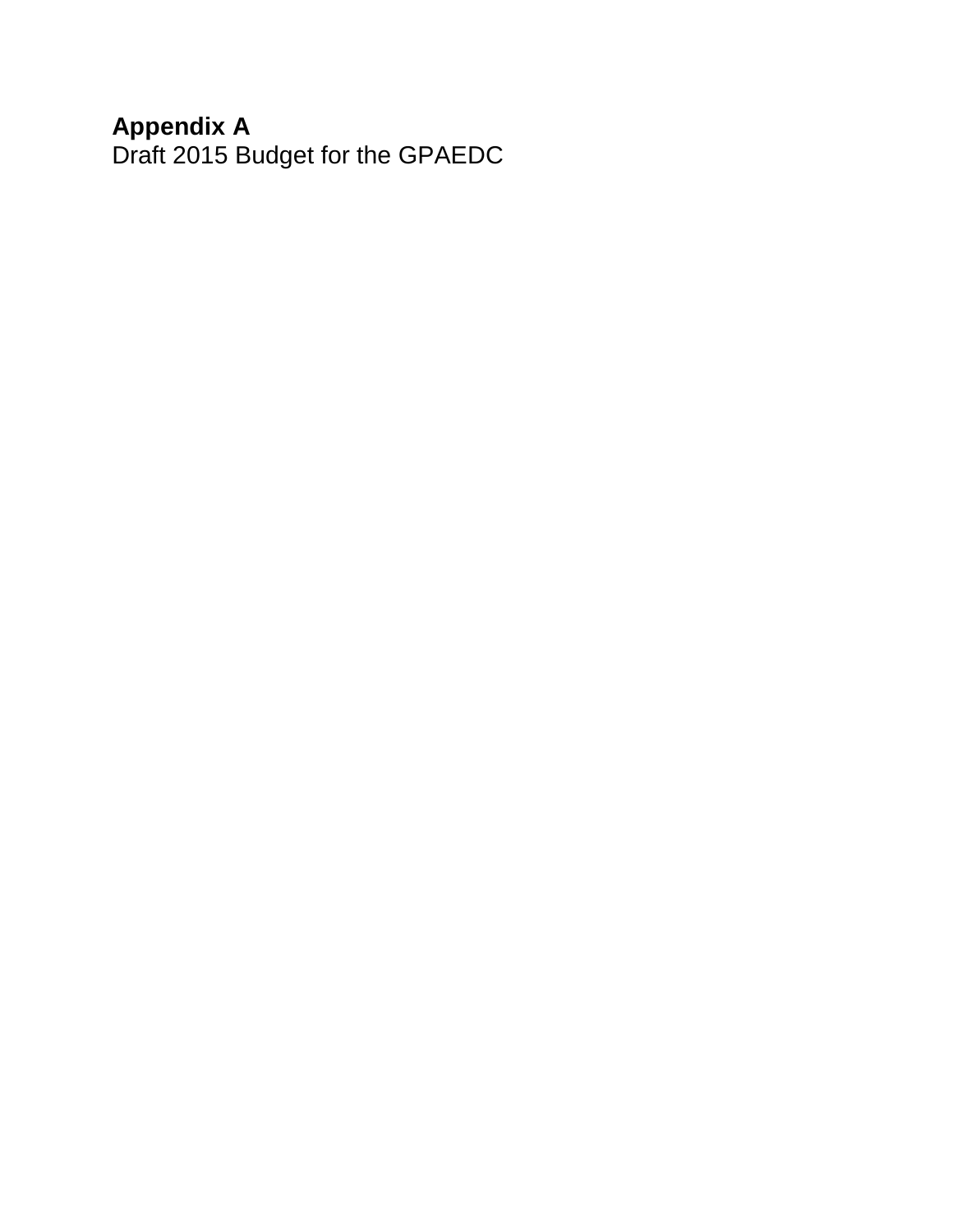# **GPA EDC - 2015 Budget - Revenue Summary**

|                                                                                              | 2014            | 2015 Budget | Net %    | <b>2015 In Kind</b>  |
|----------------------------------------------------------------------------------------------|-----------------|-------------|----------|----------------------|
|                                                                                              | <b>Forecast</b> |             | Increase | <b>Contributions</b> |
| <b>CORE REVENUE:</b>                                                                         |                 |             |          |                      |
| <b>CITY OF PETERBOROUGH</b>                                                                  |                 |             |          |                      |
| Core Funding (see Note 1)                                                                    | 898,778         | 921,247     | 2.5%     |                      |
| Less Physician Recruiting (see Note 2)                                                       |                 | (17, 496)   |          |                      |
|                                                                                              | 898,778         | 903,751     |          |                      |
| <b>COUNTY OF PETERBOROUGH</b>                                                                |                 |             |          |                      |
| Core Funding (see Note 1)                                                                    | 642,337         | 658,395     | 2.5%     |                      |
| Less Physician Recruiting (see Note 2)                                                       |                 | (12, 504)   |          |                      |
|                                                                                              | 642,337         | 645,891     |          |                      |
| <b>TOTAL CORE FUNDING</b>                                                                    | 1,541,115       | 1,549,642   |          |                      |
| <b>APPENDIX C REQUESTS BY CITY &amp; COUNTY:</b>                                             |                 |             |          |                      |
| <b>CITY OF PETERBOROUGH</b>                                                                  |                 |             |          |                      |
| Sustainable Peterborough                                                                     | 35,000          | 35,000      |          |                      |
| Climate Change Project (see Note 2)                                                          |                 | 22,000      |          |                      |
| <b>Airport Marketing</b>                                                                     | 100,000         | 100,000     |          |                      |
| <b>COUNTY OF PETERBOROUGH</b>                                                                |                 |             |          |                      |
| Sustainable Peterborough                                                                     | 35,000          | 35,000      |          |                      |
| <b>TOTAL APPENDIX C REQUESTS</b>                                                             | 170,000         | 192,000     |          |                      |
| APPENDIX C REQUESTS BY PETERBOROUGH ECONOMIC DEVELOPMENT<br><b>ONE-TIME SPECIAL FUNDING:</b> |                 |             |          |                      |
| <b>CITY OF PETERBOROUGH</b>                                                                  |                 |             |          |                      |
| TMAC Conference (see Note 4)                                                                 |                 | 50,000      |          | 50,000               |
| <b>COUNTY OF PETERBOROUGH</b>                                                                |                 |             |          |                      |
| TMAC Conference (see Note 4)                                                                 |                 | 25,000      |          | 25,000               |
| <b>TOTAL ONE-TIME SPECIAL FUNDING</b>                                                        |                 | 75,000      | 3.7%     | 75,000               |
| <b>TOTAL CITY &amp; COUNTY</b>                                                               | 1,711,115       | 1,816,642   |          | 75,000               |

#### **NOTES:**

- 1. Per paragraph 5.02 of the MOU, the increase over 2014 is at least equal to the National Consumer Price Index for the previous year. Estimated Consumer Price Index for 2014 is 2.5%
- 2. Physician Recruiting has been moved to the Primary Health Care Services of Peterborough. Revenues (pro-rated between City and County) and expenses have decreased by \$30,000.
- 3. Sustainable Peterborough, a City-County initiative housed within Peterborough Economic Development, received City funding for this project as a result of federal and provincial grants.
- 4. An incremental \$75,000 financial and \$75,000 in kind Appendix C request is required in order to execute TMAC (Travel Media Association of Canada) Conference successfully. The conference will bring 200-250 member delegates from across Canada with approximately 40% being media professionals. PED is hosting on behalf of the City and County and expects significant promotion and media coverage of the region as a result.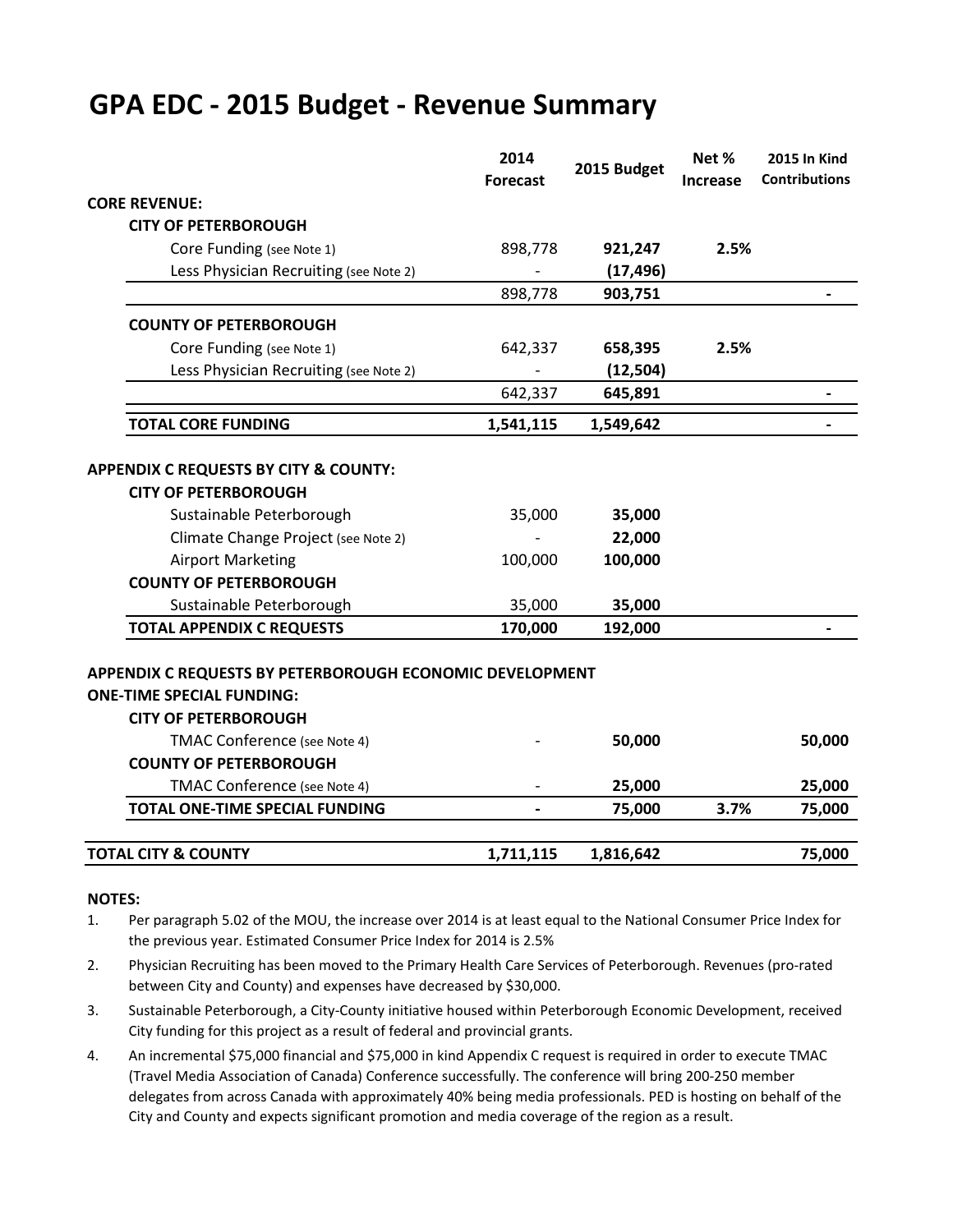# **GPA EDC - 2015 Budget Detail**

|                                        | 2014<br>2015 Budget<br><b>Forecast</b> |           | % 2015<br><b>Budget</b> | <b>2015 In Kind</b><br><b>Contributions</b> |
|----------------------------------------|----------------------------------------|-----------|-------------------------|---------------------------------------------|
| <b>REVENUE</b>                         |                                        |           |                         |                                             |
| <b>CORE FUNDING</b>                    |                                        |           |                         |                                             |
| City of Peterborough                   | 898,778                                | 903,751   |                         |                                             |
| County of Peterborough                 | 642,337                                | 645,891   |                         |                                             |
|                                        | 1,541,115                              | 1,549,642 | 66%                     |                                             |
| <b>CITY APPENDIX C REQUESTS</b>        |                                        |           |                         |                                             |
| Sustainable Peterborough               | 35,000                                 | 35,000    |                         |                                             |
| Climate Change Project                 |                                        | 22,000    |                         |                                             |
| <b>Airport Marketing</b>               | 100,000                                | 100,000   |                         |                                             |
| <b>TMAC Conference</b>                 |                                        | 50,000    |                         | 50,000                                      |
| <b>COUNTY APPENDIX C REQUESTS</b>      |                                        |           |                         |                                             |
| Sustainable Peterborough               | 35,000                                 | 35,000    |                         |                                             |
| <b>TMAC Conference</b>                 |                                        | 25,000    |                         | 25,000                                      |
|                                        | 170,000                                | 267,000   | 11%                     | 75,000                                      |
| <b>TOTAL CITY &amp; COUNTY</b>         | 1,711,115                              | 1,816,642 | 78%                     | 75,000                                      |
|                                        |                                        |           |                         |                                             |
| <b>OTHER GOVERNMENT GRANTS</b>         |                                        |           |                         |                                             |
| Business Development (ICCI & EODP)     | 63,050                                 | 14,850    |                         |                                             |
| Tourism                                | 4,157                                  | 15,000    |                         |                                             |
| Sustainable Ptbo (FCM)                 | 29,167                                 | 87,500    |                         |                                             |
| <b>Federal</b>                         | 96,374                                 | 117,350   | 5%                      |                                             |
| Sustainable Ptbo (OTF)                 | 25,000                                 | 75,000    |                         |                                             |
| Tourism                                | 3,585                                  | 99,000    |                         |                                             |
| Admin (RED)                            | 22,000                                 | 10,000    |                         |                                             |
| <b>Business Advisory Centre (MEDT)</b> | 154,000                                | 151,000   |                         |                                             |
| Provincial                             | 204,585                                | 335,000   | 14%                     |                                             |
| <b>OTHER SOURCES OF REVENUE</b>        | 189,714                                | 70,443    | 3%                      |                                             |
|                                        |                                        |           |                         |                                             |
| <b>Total Revenue</b>                   | 2,201,788                              | 2,339,435 | 100%                    | 75,000                                      |
| <b>EXPENSES</b>                        |                                        |           |                         |                                             |
|                                        |                                        |           |                         |                                             |
| <b>Business Development</b>            | 1,067,763                              | 1,188,579 | 50%                     |                                             |
| Tourism                                | 603,062                                | 691,649   | 30%                     | 75,000                                      |
| Facilities & Administration            | 530,963                                | 459,207   | 20%                     |                                             |
| <b>Total Expenses</b>                  | 2,201,788                              | 2,339,435 | 100%                    | 75,000                                      |
|                                        |                                        |           |                         |                                             |
| <b>Total Surplus/(Deficit)</b>         | $\pmb{0}$                              | 0         |                         | 0                                           |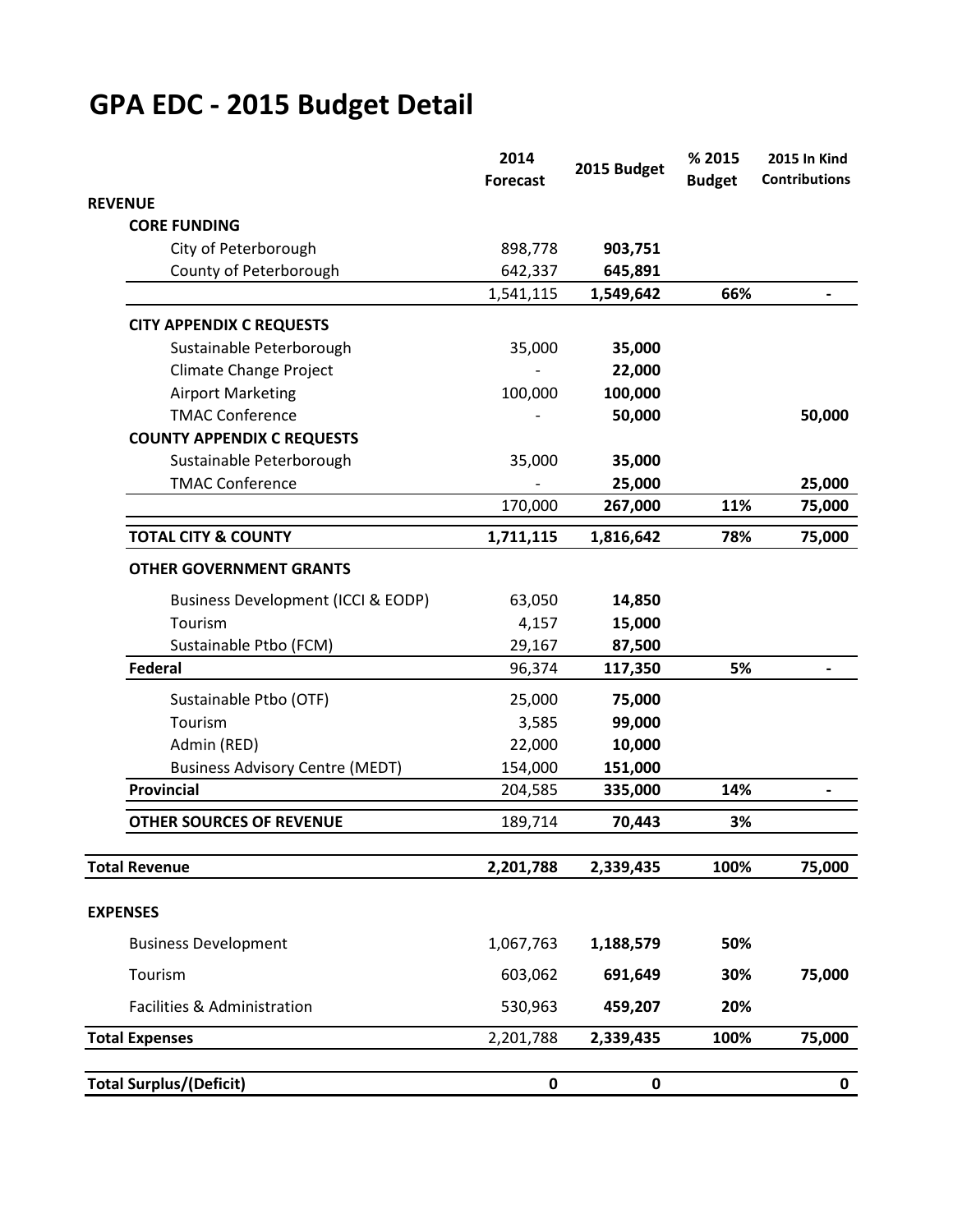# **Appendix B**

Travel Media Association of Canada Conference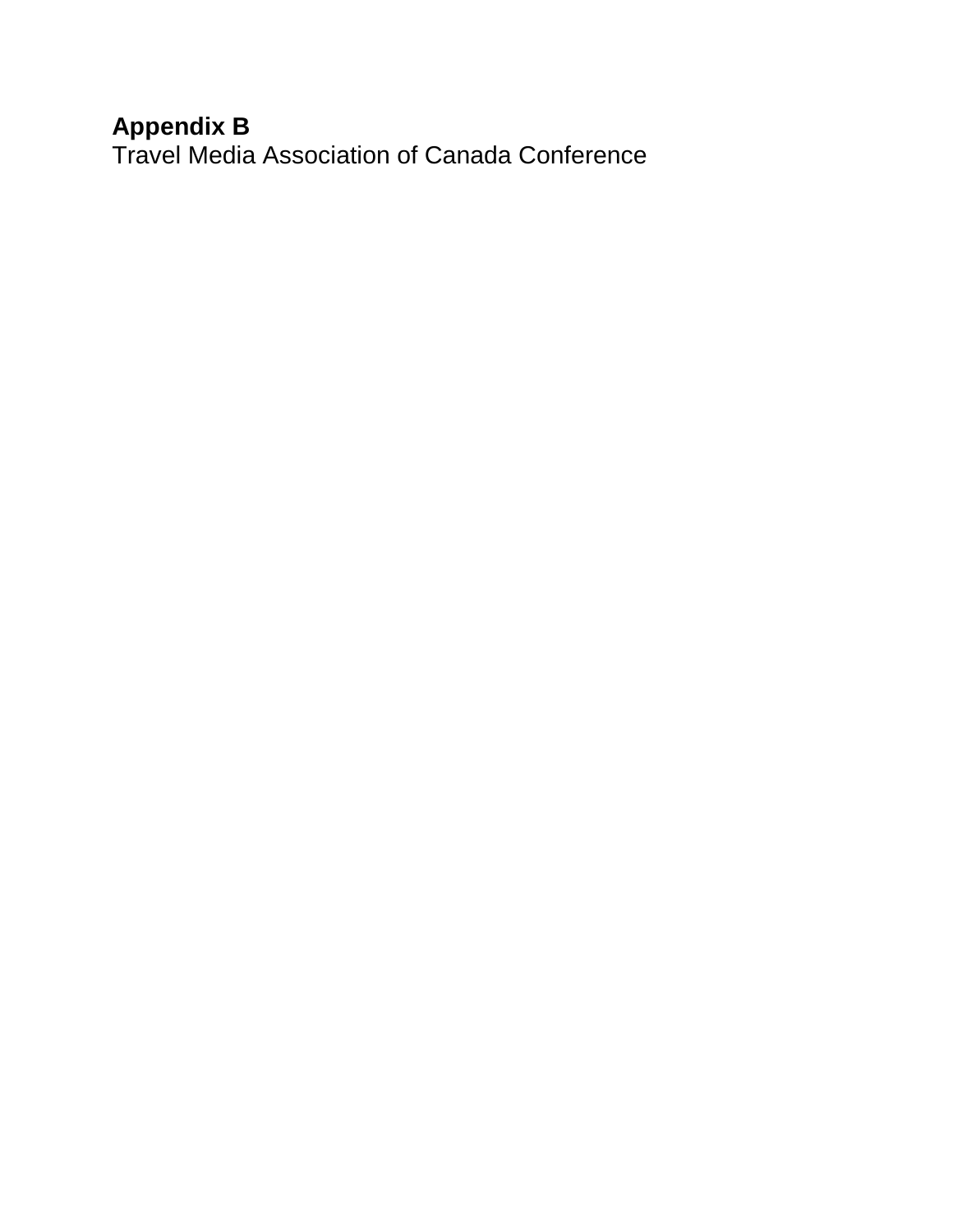#### **DRAFT 2015 (Budget APPENDIX): Peterborough Economic Development**

#### **Peterborough & the Kawarthas Hosting of the Travel Media Association of Canada Conference & AGM June 2015**

#### **Opportunity Overview & Background:**

Peterborough & the Kawarthas Tourism (PKT), part of Peterborough Economic Development Corporation has successfully secured the opportunity to host the 2015 Travel Media Association of Canada (TMAC) Conference & AGM in Peterborough. This will be the first time the association has chosen to host its conference in a rural destination, and will result in significant media coverage for the area.

In 2007, Peterborough & the Kawarthas Tourism completed the Premier Ranked Tourism Destination Framework (PrTD) (a provincially recognized research) which identified areas for development related to tourism and assessed our region's competitive tourism advantage with the goal of improving the region to be a top destination. The pursuit of earned media opportunities was one of the areas identified, and PKT has been successfully focusing efforts on travel media relations over the past 5 years with the goal of encouraging travellers to visit the destination, investing dollars into the local economy.

With direction from the \*PrTD project and associated Destination Development Plan and support from the PED Board, we \*\*bid to host this conference because we recognize the tremendous value of having the opportunity to showcase our destination to a large number of travel media professionals. We were thrilled to learn that we were successful in our bid, and are looking forward to providing TMAC with an unforgettable experience

Please Note: \*County and City stakeholders both public and private sector tourism partners were involved and participated in the year long PrTD program and Destination development planning. We also received initial execution support of our Destination Development plan through 3 years of funding from the Province through the Eastern Ontario Development Fund (EODF) which provided significant funding for our initial travel media relations.

\*\*This was our 3<sup>rd</sup> time bidding, second time short listed. We won over Kingston.

#### **Overview of Travel Media Association of Canada (TMAC):**

Founded in 1994, TMAC is Canada's most professional and productive experts in the field of travel. TMAC is currently comprised of 450 members who are experts in the field of travel across Canada – writers, photographers, filmmakers, bloggers and social media mavens, as well as highly respected representatives of the travel industry.

TMAC Membership is well represented from coast-to-coast-to-coast and supports four regional chapters: British Columbia, Alberta, Ontario, Atlantic and working on furthering its regional chapters, specifically developing a Quebec chapter. As a not-for-profit organization, TMAC is directed by a volunteer Board of Directors, supported by an association management company, T.O Corporate Services.

The 2015 conference in Peterborough & the Kawarthas will bring together an impressive group of A-list talent looking for travel stories to share with the world. Destinations that have bid and won the conference to host include most recently over the last few years include: Pittsburgh, Ottawa, Saskatoon, Fredericton and Wales, England. Previous host destinations have reported anywhere between  $1.5 - 2.5$  million in media value post hosting the TMAC conference.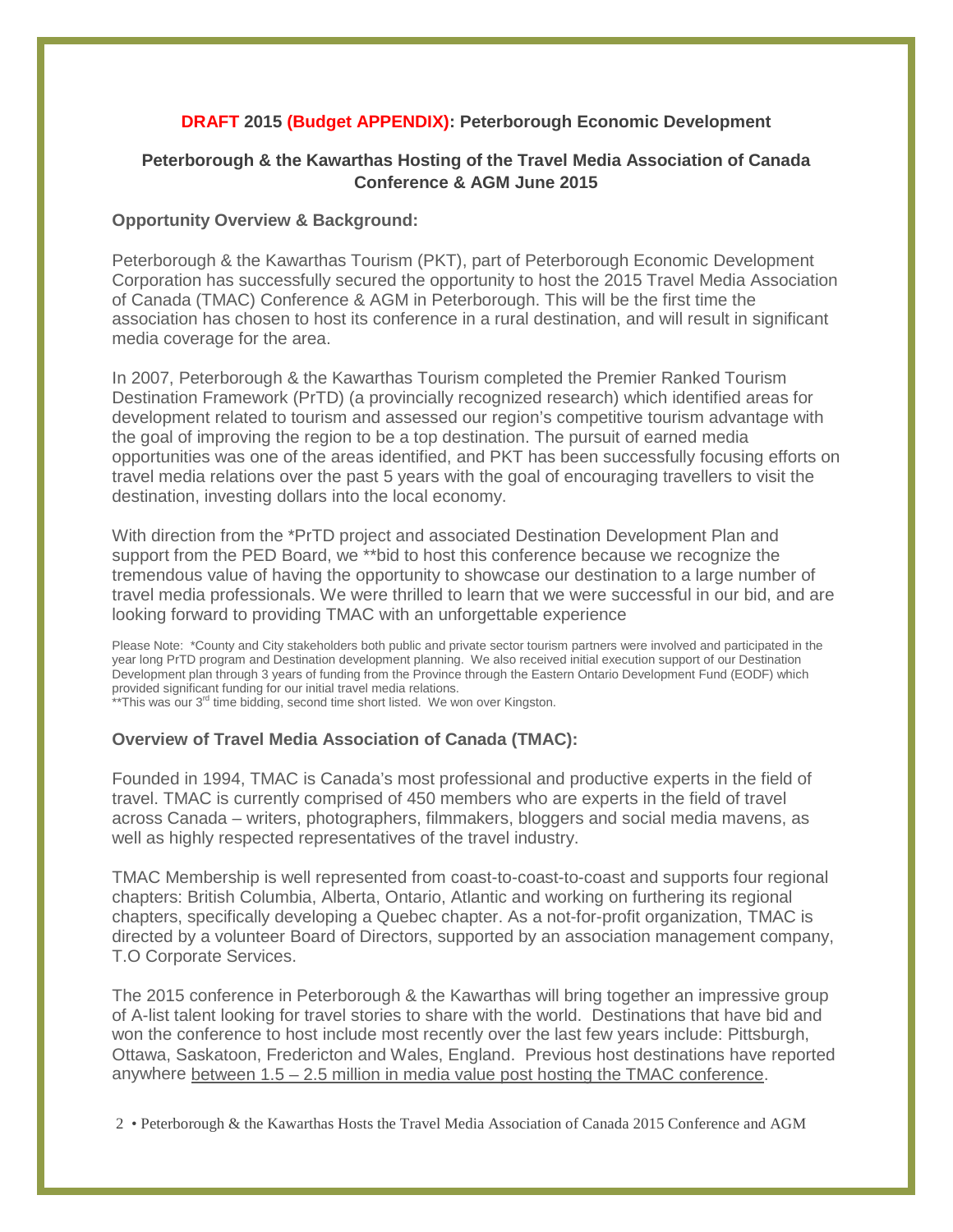**RETURN ON INVESTMENT and OPPORTUNITY VALUE:** Destinations from across Canada and now international, bid on hosting this conference in order to have a captive Travel Media audience to showcase their destination. There is no question media relations can be a cost effective way to introduce a destination to travelers; a single article can reach hundreds of thousands of people at the same time and at the same level of influence as word of mouth. Investment in media is a long term process, relationship based activity, with no promise of quick fixes. We have committed over the last 5 years to building our media relations to the point where now we have been chosen to host this prestigious national conference. **For every \$1 on average that we have spent in Travel media relations, we are seeing approximately \$10 – \$15 media value in return.** In 2013 alone we invested \$5500 in travel media relations and this resulted in editorial features in various print publications across Canada and US/International via digital. We received a public relations value of \$83,303. \*Calculations do not use any PR multiplier affect nor add value of digital activity via blogs and social media.

#### **About the Conference**

Official launch of the 2015 Conference & AGM took place May 2014 within this year's Conference in Pittsburgh. The Peterborough & the Kawarthas tourism team hosted a lunch and officially invite delegates to Peterborough & the Kawarthas in 2015.

This ambitious and wide-ranging annual Conference is a place to exchange story ideas, explore new destinations and keep up-to-date on skills, trends and techniques. Most importantly, industry partners are able to showcase their destinations at the Media Marketplace, a scheduled business-to-business networking session.

As a host destination we are responsible for transportation to/ from and around our destination as well as all of the social and destination experience aspects of the conference that enables us to showcase our region and tell our experience stories. TMAC themselves oversee all aspects relating to the business of the conference. (see host destination responsibility breakdown below)

**The Dates: Conference & AGM:** Wednesday June 10<sup>th</sup> – Saturday June 13<sup>th</sup>, 2015. **Pre Tours** (Open to Travel media only): June  $7<sup>th</sup> - 10<sup>th</sup>$ . **Post Tours** (Open to Travel Media Only): June  $14<sup>th</sup> - 16<sup>th</sup>$ . Approximately 225 – 250 delegates anticipated.

#### **The Theme: "**OUR ROOTS ARE SHOWING"

#### **Planning & Execution Committee:**

Fiona Dawson our Director of tourism along with the Peterborough & the Kawarthas Tourism team, will lead the execution of the conference with support from a Local TMAC Community Committee. The committee includes individuals who are committed to the growth and promotion of our region. There is representation from: the City and County of Peterborough, the College and University, Accommodation, Venues, Communications, Arts, Culture, Heritage and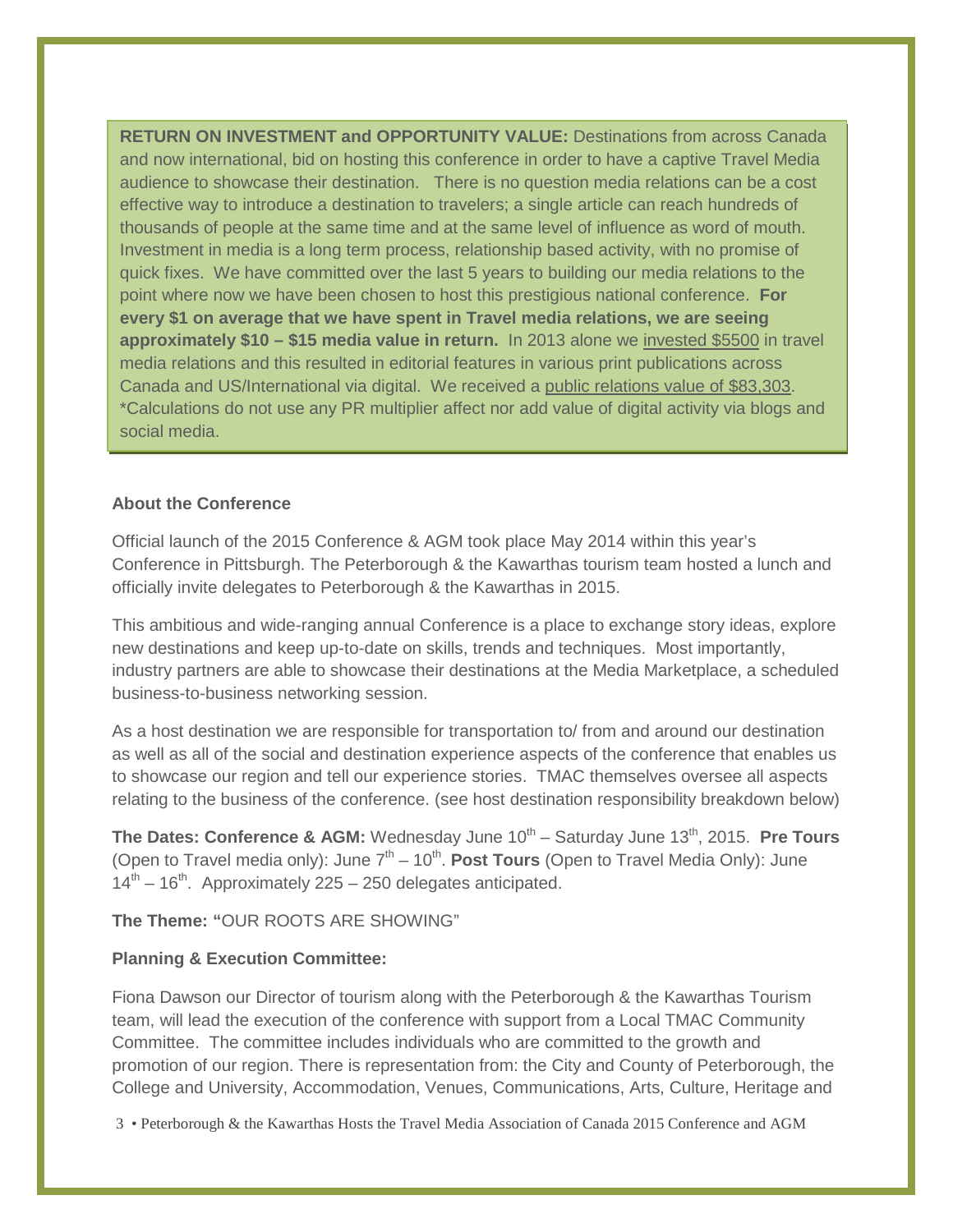Parks/ Outdoor recreation. They encompass great knowledge of our region and are very passionate about the opportunity this conference brings to us.

| <b>Name (Local Member)</b>        | Organization                                                    |
|-----------------------------------|-----------------------------------------------------------------|
| Guiel, Terry                      | <b>DBIA Representative</b>                                      |
| Johnston, Lori (or assigned team) | Host off-site Meeting Space - TMAC Business - Trent University  |
| Jopling, Karen                    | <b>County Representative</b>                                    |
| Marshall, Anne                    | Resort Representative/TMAC Member                               |
| Merrett Dana (or assigned team)   | Carlson Wagonlit Travel - PED Board Member                      |
| Morton, Neil                      | Ptbo Canada/ Community Rep                                      |
| Sauve, Susan                      | <b>City Representation</b>                                      |
| Smith, Lisa                       | Host Hotel Representative – Holiday Inn Peterborough Waterfront |
| Waldbrook, Lori                   | Ontario Parks/TMAC Member                                       |
| Watson, Patti                     | Fleming College, Faculty of Business, Tourism                   |
| Nelson, Nikki                     | Event Planning/ Local Food                                      |
| Doherty, Ken                      | Director Community Services, City of Ptbo                       |
| Austin, Natalie                   | Parks Canada, Event Sub Committee                               |
|                                   |                                                                 |

#### **HOST DESTINATION RESPONSIBILTY**

Opportunities to showcase our region's experience are woven throughout the conference, below are some of the areas in which we need support and sponsorships to assist us in delivering a great experience in our region:

*Transportation/ Logistics:* Transportation to and from Toronto Airport/ Dntn + VIA Rail Cobourg station to Peterborough central on arrival day and departure day. Plus transportation requirements within region from accommodations to venues and tours as needed.

*Pre Tours AND Post Tours:* 2-3 day experience excursions for approximately 60-80 media delegates. Over the dates of June  $7<sup>th</sup>$ -10<sup>th</sup> AND June  $14<sup>th</sup>$  – 16<sup>th,</sup> 2015. Approximately 6-10 tours per dates required.

*Local Tours:* 4 hour day excursions for approx 250 conference delegates

*Dine Around:* An evening dining at many of our local dining establishments. All delegate opportunity

*Welcome Receptions:* 1<sup>st</sup> Informal Arrival Day and 2<sup>nd</sup> Official Conference Opening Evening Event

*Gala Event:* Formal Evening sit down dinner, entertainment and awards gala for 250 delegates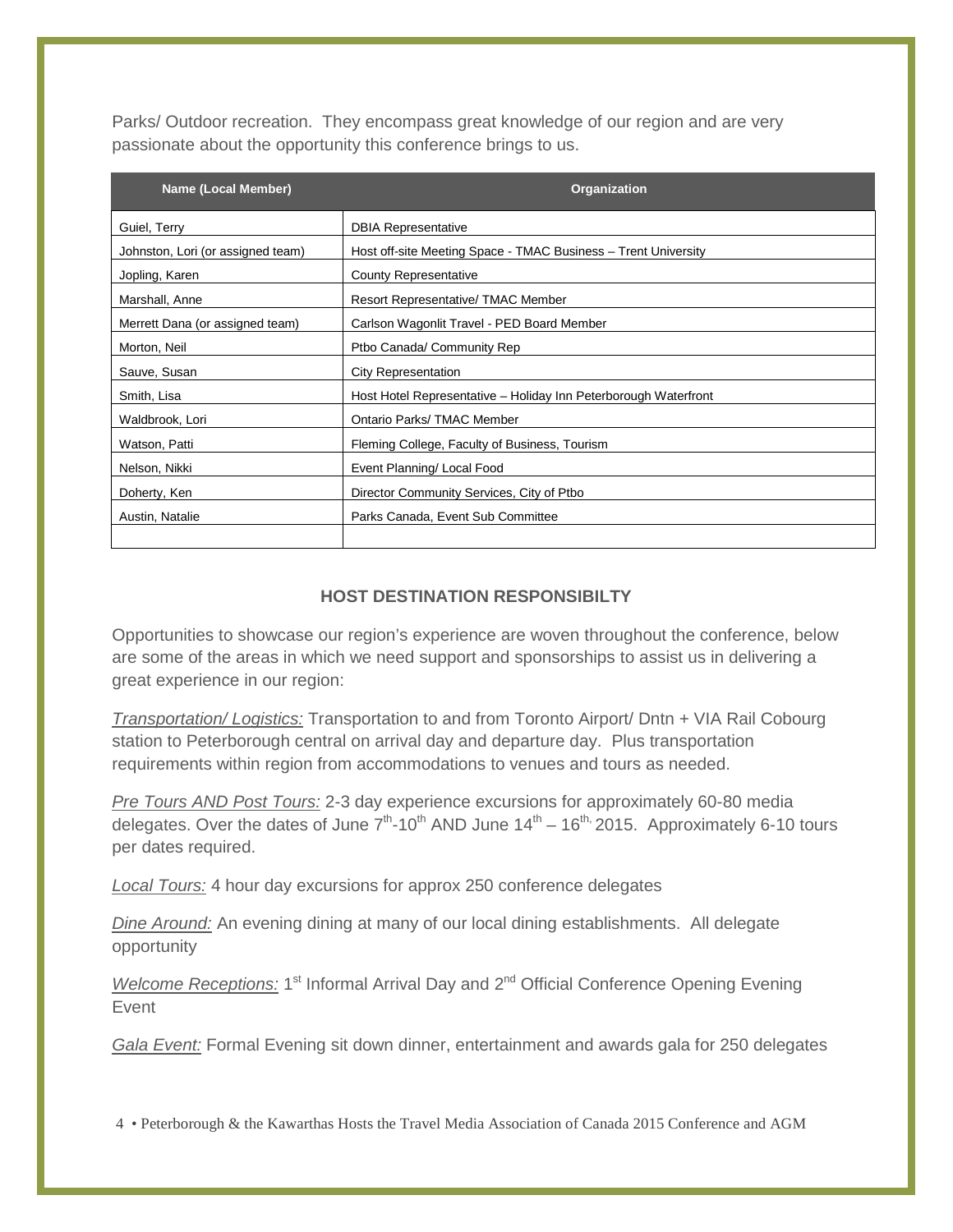*Additional Items: Delegate Gifts (*arrival, departure and nightly gift opportunities), *Signage: Welcome* signage i.e. street banners, location signage. As well as directional signage for delegates to navigate through the conference. *Entertainment: local talent o*pportunities within social elements of conference. *Misc. Activities/ Experiences* i.e. morning paddling, cycling.

#### **County and City Stakeholder 2015 Budget Request**

In support of our travel media relations efforts and executing and delivering the TMAC 2015 Conference and AGM

**Request of The County of Peterborough:**

\$25,000 in dollars plus equal value of inkind support i.e. Lang Pioneer Village and County required transportation for example

**Request of The City of Peterborough:**

\$50,000 in dollars plus equal value of inkind support i.e. city transportation/ logistics support as an example. \*Please note the City will be the host location during the main dates of the conference/ AGM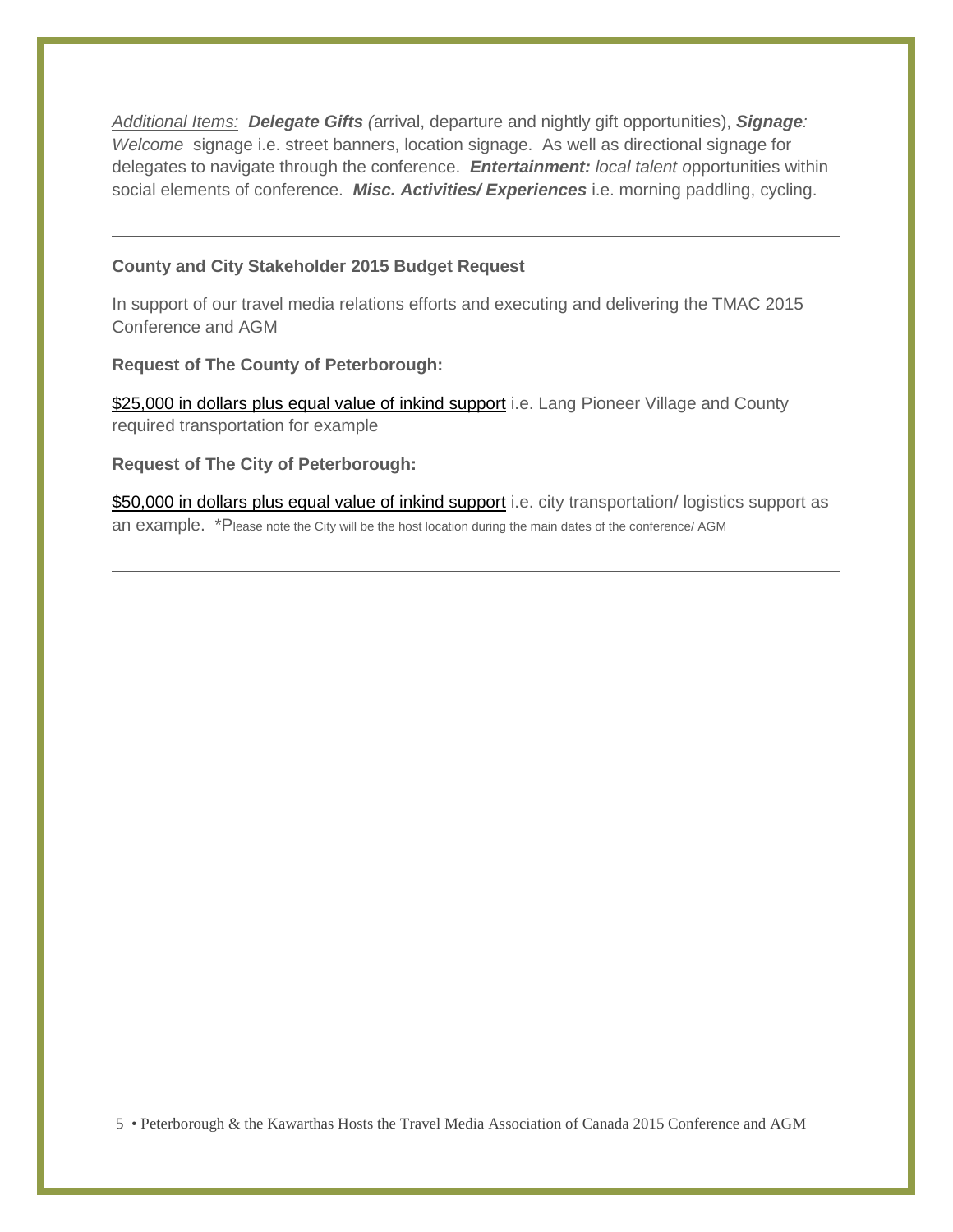#### **TMAC 2015 BUDGET**

| 2014 Luncheon - 2015 Peterborough & the Kawarthas Conference Launch Estimated Amount \$ Secured |  |                           | <b>Notes</b>                               |
|-------------------------------------------------------------------------------------------------|--|---------------------------|--------------------------------------------|
| Travel - Pittsburgh                                                                             |  | 5,000.00 Completed        | $May-14$                                   |
| Pittsburgh venue/ Food/ AV for launch Lunch                                                     |  | 15,500.00 completed       | $May-14$                                   |
| TMAC delegate gifts - Local Artisan carved compasses + shipping                                 |  | 6,000.00 <b>completed</b> | $Mav-14$                                   |
| <b>Presentation - Video</b>                                                                     |  | 2,500.00 completed        | $Mav-14$                                   |
| <b>SUBTOTAL</b>                                                                                 |  |                           | 29,000.00 DONE - 2014 PED Budget (Tourism) |

| 2015 Peterborough & the Kawarthas Conference 2015                             |    |            |
|-------------------------------------------------------------------------------|----|------------|
| Casual Welcome Reception - 250 delegates                                      | \$ | 14,287.50  |
| Opening Reception & Dinner (250 delegates)                                    | S  | 23,812.50  |
| Dine Around (250 delegates)                                                   | S  | 19,050.00  |
| TMAC awards, Closing Reception, Dinner & Entertainment (250 delegates)        | \$ | 31,750.00  |
| TOURS: Pre/ Post and Day tours                                                | \$ | 23,000.00  |
| Transportation and Logistics (to/ from TO PLUS within region)                 | ß. | 50,000.00  |
| Conference additional requirements: audio/ AV, communications, signage, venue |    |            |
| space etc.                                                                    | S  | 53,000.00  |
|                                                                               |    |            |
| <b>SUBTOTAL</b>                                                               |    | 214,900.00 |
| <b>Sutota</b>                                                                 |    | 214.900.00 |

| TMAC Conference Coordinator (100% time)                                       | 40.500     |
|-------------------------------------------------------------------------------|------------|
| Reqired staff person for day to day planning of conference and post results 1 |            |
| vear due to small tourism staff compliment currently                          |            |
| Sub TOTAL \$                                                                  | 254.297.50 |

#### **CONFERENCE TOTAL \$ 284,400.00**

\* The above are estimated costs based on historic # provided from TMAC as well as local knowledge in hosting previous travel media tours etc. The estimates do not include PED tourism team human resources